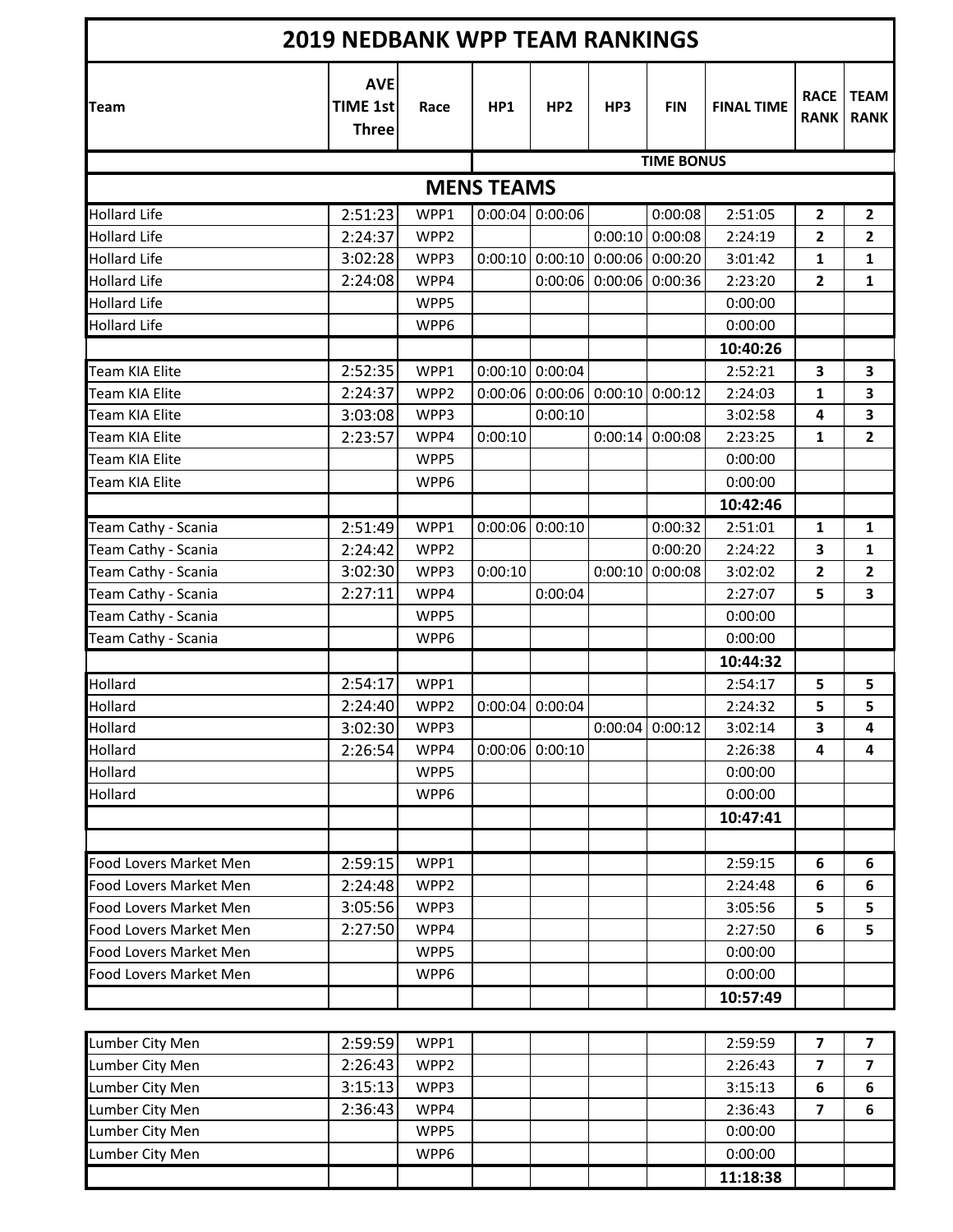| <b>Team</b>               | <b>AVE</b><br><b>TIME 1st</b><br><b>Three</b> | Race                | HP1     | HP <sub>2</sub>                         | HP3 | <b>FIN</b>                      | <b>FINAL TIME</b> | <b>RACE</b><br><b>RANK</b> | <b>TEAM</b><br><b>RANK</b> |
|---------------------------|-----------------------------------------------|---------------------|---------|-----------------------------------------|-----|---------------------------------|-------------------|----------------------------|----------------------------|
|                           |                                               |                     |         |                                         |     |                                 |                   |                            |                            |
| Legacy of love foundation | 3:14:31                                       | WPP1                |         |                                         |     |                                 | 3:14:31           | 8                          | 8                          |
| Legacy of love foundation | 2:42:31                                       | WPP <sub>2</sub>    |         |                                         |     |                                 | 2:42:31           | 9                          | 8                          |
| Legacy of love foundation | 3:22:04                                       | WPP3                |         |                                         |     |                                 | 3:22:04           | 7                          | 7                          |
| Legacy of love foundation | 2:42:38                                       | WPP4                |         |                                         |     |                                 | 2:42:38           | 9                          | $\overline{\mathbf{z}}$    |
| Legacy of love foundation |                                               | WPP5                |         |                                         |     |                                 | 0:00:00           |                            |                            |
| Legacy of love foundation |                                               | WPP6                |         |                                         |     |                                 | 0:00:00           |                            |                            |
|                           |                                               |                     |         |                                         |     |                                 | 12:01:43          |                            |                            |
|                           |                                               |                     |         |                                         |     |                                 |                   |                            |                            |
| <b>Team NCCS</b>          | 2:53:28                                       | WPP1                |         |                                         |     |                                 | 2:53:28           | 4                          | 4                          |
| <b>Team NCCS</b>          | 2:24:45                                       | WPP <sub>2</sub>    | 0:00:10 | 0:00:10                                 |     |                                 | 2:24:25           | 4                          | 4                          |
| <b>Team NCCS</b>          | <b>DNS</b>                                    | WPP3                |         |                                         |     |                                 | <b>DNS</b>        | <b>DNS</b>                 | 8                          |
| <b>Team NCCS</b>          | 2:25:55                                       | WPP4                | 0:00:04 |                                         |     |                                 | 2:25:51           | 3                          | 8                          |
| <b>Team NCCS</b>          |                                               | WPP5                |         |                                         |     |                                 | 0:00:00           |                            |                            |
| <b>Team NCCS</b>          |                                               | WPP6                |         |                                         |     |                                 | 0:00:00           |                            |                            |
|                           |                                               |                     |         |                                         |     |                                 | 7:43:44           |                            |                            |
|                           |                                               |                     |         |                                         |     |                                 |                   |                            |                            |
| Pupkewits Megabuild Team  | 3:18:57                                       | WPP1                |         |                                         |     |                                 | 3:18:57           | 9                          | 9                          |
| Pupkewits Megabuild Team  | 2:39:30                                       | WPP <sub>2</sub>    |         |                                         |     |                                 | 2:39:30           | 8                          | 9                          |
| Pupkewits Megabuild Team  | <b>DNF</b>                                    | WPP3                |         |                                         |     |                                 | <b>DNF</b>        | <b>DNF</b>                 | 9                          |
| Pupkewits Megabuild Team  | 2:38:51                                       | WPP4                |         |                                         |     |                                 | 2:38:51           | 8                          | 9                          |
| Pupkewits Megabuild Team  |                                               | WPP5                |         |                                         |     |                                 | 0:00:00           |                            |                            |
| Pupkewits Megabuild Team  |                                               | WPP6                |         |                                         |     |                                 | 0:00:00           |                            |                            |
|                           |                                               |                     |         |                                         |     |                                 | 8:37:18           |                            |                            |
|                           |                                               | <b>WOMENS TEAMS</b> |         |                                         |     |                                 |                   |                            |                            |
| <b>Team</b>               | <b>AVE</b>                                    | Race                | HP1     | HP <sub>2</sub>                         | HP3 | <b>FIN</b><br><b>TIME BONUS</b> | <b>FINAL TIME</b> | <b>RACE</b>                | <b>TEAM</b>                |
| Foodlovers Market         | 2:28:25                                       | WPP1                |         | $0:00:14$ 0:00:10                       |     | 0:00:20                         | 2:27:41           | 1                          | 1                          |
| Foodlovers Market         | 2:04:00                                       | WPP2                |         | $0:00:16$ $0:00:16$ $0:00:16$ $0:00:20$ |     |                                 | 2:02:52           | 1                          | $\mathbf{1}$               |
| <b>Foodlovers Market</b>  | 2:26:15                                       | WPP3                |         | $0:00:14$ 0:00:06                       |     | 0:00:08                         | 2:25:47           | $\overline{\mathbf{2}}$    | $\mathbf{1}$               |
| <b>Foodlovers Market</b>  | 2:12:16                                       | WPP4                | 0:00:10 | 0:00:10                                 |     | 0:00:08                         | 2:11:48           | $\mathbf{2}$               | 1                          |
| <b>Foodlovers Market</b>  |                                               | WPP5                |         |                                         |     |                                 | 0:00:00           |                            |                            |
| <b>Foodlovers Market</b>  |                                               | WPP6                |         |                                         |     |                                 | 0:00:00           |                            |                            |
|                           |                                               |                     |         |                                         |     |                                 | 9:08:08           |                            |                            |
| MyLife powered by Hollard | 2:28:53                                       | WPP1                |         | $0:00:06$ 0:00:04                       |     | 0:00:12                         | 2:28:31           | $\mathbf{2}$               | $\mathbf{2}$               |
| MyLife powered by Hollard | 2:03:54                                       | WPP2                | 0:00:04 | 0:00:04                                 |     | 0:00:20                         | 2:03:26           | $\mathbf{2}$               | $\mathbf{2}$               |
| MyLife powered by Hollard | 2:26:25                                       | WPP3                |         |                                         |     |                                 | 2:26:25           | 4                          | $\overline{2}$             |
| MyLife powered by Hollard | 2:13:17                                       | WPP4                |         |                                         |     |                                 | 2:13:17           | 4                          | $\mathbf{2}$               |
| MyLife powered by Hollard |                                               | WPP5                |         |                                         |     |                                 | 0:00:00           |                            |                            |
| MyLife powered by Hollard |                                               | WPP6                |         |                                         |     |                                 | 0:00:00           |                            |                            |
|                           |                                               |                     |         |                                         |     |                                 | 9:11:40           |                            |                            |
| <b>Lumber City</b>        | 2:32:10                                       | WPP1                |         |                                         |     |                                 | 2:32:10           | 3                          | 3                          |
| <b>Lumber City</b>        | 2:04:04                                       | WPP <sub>2</sub>    |         |                                         |     |                                 | 2:04:04           | 3                          | 3                          |
| <b>Lumber City</b>        | 2:26:13                                       | WPP3                |         |                                         |     | 0:00:12                         | 2:26:01           | 3                          | 3                          |
| <b>Lumber City</b>        | 2:12:03                                       | WPP4                | 0:00:06 | 0:00:04                                 |     |                                 | 2:11:53           | 3                          | 3                          |
| Lumber City               |                                               | WPP5                |         |                                         |     |                                 | 0:00:00           |                            |                            |
| <b>Lumber City</b>        |                                               | WPP6                |         |                                         |     |                                 | 0:00:00           |                            |                            |
|                           |                                               |                     |         |                                         |     |                                 | 9:14:08           |                            |                            |
|                           |                                               |                     |         |                                         |     |                                 |                   |                            |                            |
|                           |                                               |                     |         |                                         |     |                                 |                   |                            |                            |
|                           |                                               |                     |         |                                         |     |                                 |                   |                            |                            |